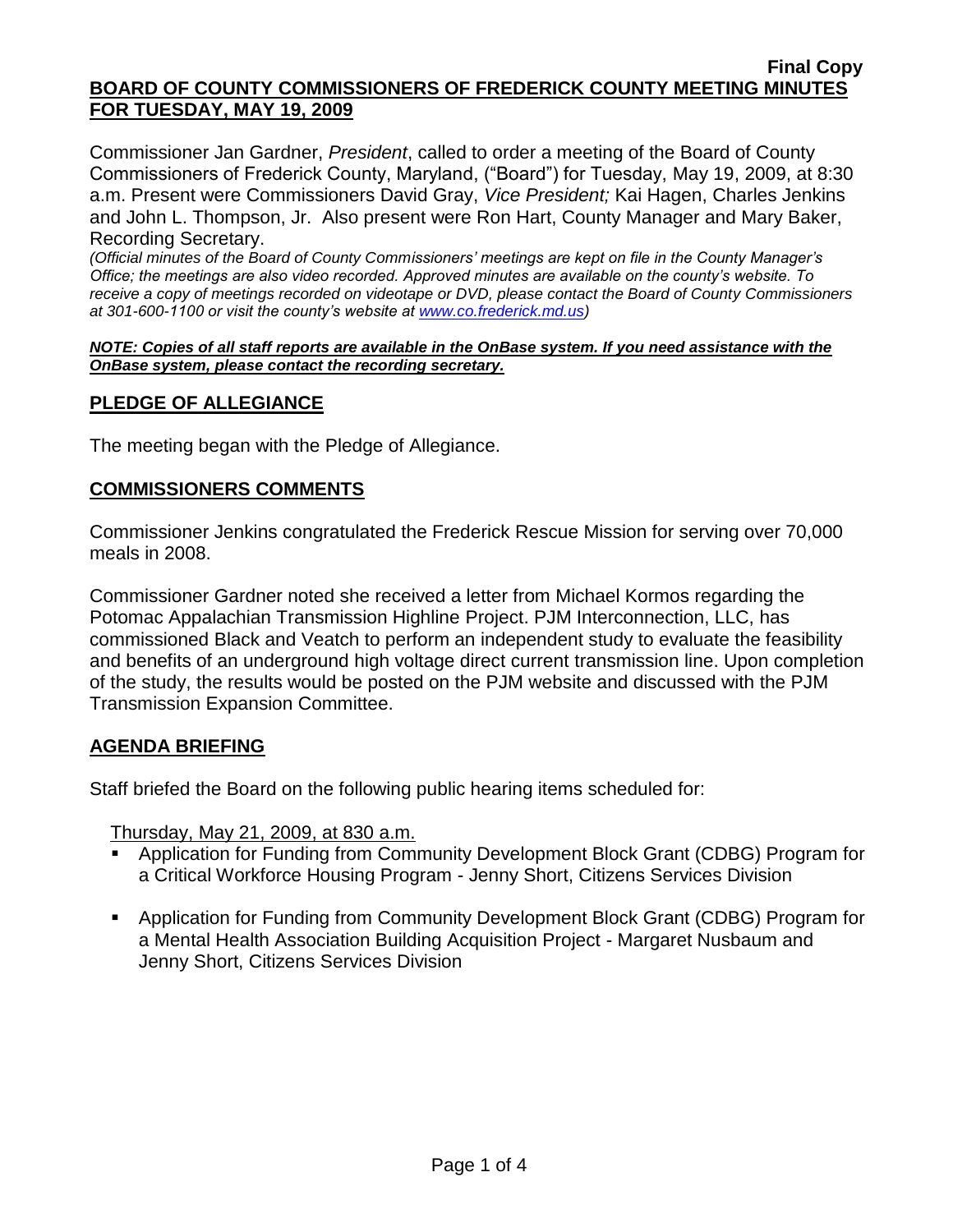## **PUBLIC HEARING**

## **Proposed Fee Increase for Tax Status Reports – John Kroll, Finance Division**

A public hearing was held, as duly advertised, to consider a proposed ordinance regarding a proposed fee increase for tax status reports.

Mr. Kroll noted on July 2, 2009, the responsibility to collect recordation tax was transferred from the Clerk of Court to the Treasury Department. In October of 2001 the fee for a tax status report was increased from \$1.00 to \$10.00. After reviewing fees from various counties, staff requested a public hearing be held in order to increase the fee from \$10.00 to \$20.00.

There was no public comment.

Commissioner Gray moved to approve the proposed ordinance, which would raise the tax status report fee from \$10.00 to \$20.00 effective June 1, 2009. Commissioner Hagen seconded the motion that passed 5-0.

(A copy of Ordinance #09-12-516 can be obtained in the County Manager's office or from the county's website, [www.co.frederick.md.us\)](www.co.frederick.md.us)

### **WORKSESSION**

**Urbana Farm Ballfields Lease Agreement - Paul Dial, Parks and Recreation Division; Tim Mellott, Southern Frederick County Youth Athletic Association; and Doug Makosy, Linganore/Urbana Youth Athletic Association**

This item was rescheduled to a future meeting.

### **Third Quarter Financial Analysis – Reporting Financial Results for the Nine Months Ended March 31, 2009 - Erin White, Finance Division**

Staff presented the third quarter financial analysis.

The Board took no action.

### **Roddy Road Covered Bridge Roof Replacement Project - Tom Meunier, Public Works Division (DPW) and Dean Fitzgerald, Fitzgerald Heavy Timber Construction, Inc.**

Mr. Meunier and Mr. Fitzgerald presented details regarding the project. Fitzgerald Heavy Timber Construction Inc., offered to replace the metal roof on the bridge. DPW staff recommended approval of the proposal of the roof and preservation of the historical resource.

Commissioner Jenkins moved to approve the proposal as outlined in the staff report. Commissioner Hagen seconded the motion that passed 5-0.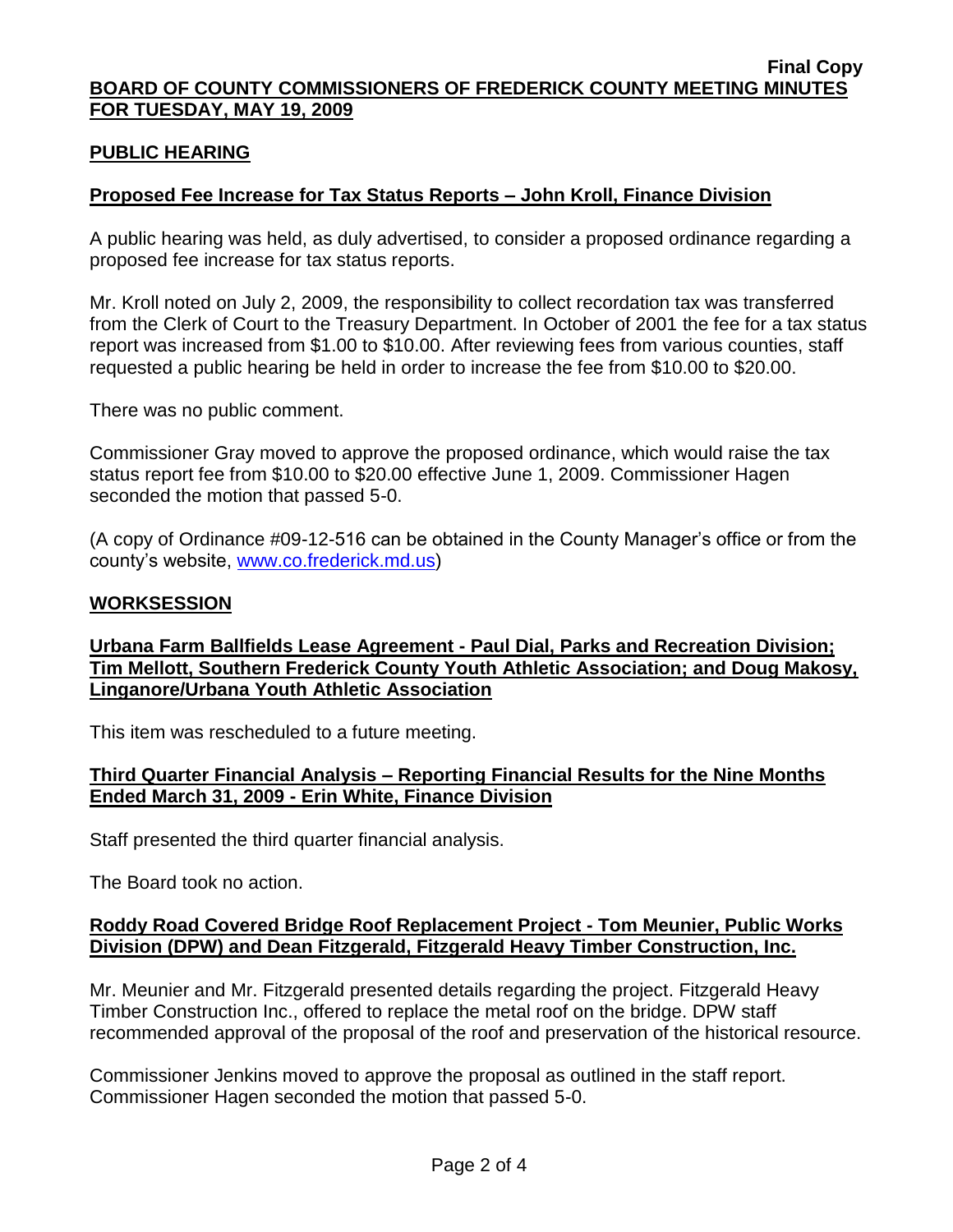## **Application of School Adequacy Provisions of County's Adequate Public Facilities Ordinance (APFO) to Municipalities - Commissioner John L. Thompson, Jr.**

Commissioner Thompson noted as of today, May 19, 2009, Burkittsville, Emmitsburg, New Market, Middletown, Rosemont and Woodsboro have not adopted a school APFO; therefore, information was presented to determine if the Board should consider applying the county's school APFO countywide to include the municipalities.

Commissioner Thompson presented a proposed resolution which would initiate an ordinance to amend the County's APFO to provide that the school APFO shall apply county wide including the municipalities.

Public comment was taken from:

- Carroll Jones, Mayor, City of Brunswick
- Bob Mochi, Rodgers Consulting, Inc.

Commissioner Thompson moved approval of the proposed resolution. Commissioner Gray seconded the motion.

(Commissioner Gardner passed the gavel to Commissioner Gray.)

Commissioner Gardner offered a substitute motion directing legal staff to come back with information deciphering if the county could apply the APFO to all lands in the county or effectively say all new annexations after a specific date must comply with the county APFO. Staff was to have the information within 30 days. Commissioner Hagen seconded the substitute motion to be put on the floor that passed 3-2 with Commissioners Gray and Thompson opposed.

The substitute motion passed 3-2 with Commissioners Gray and Thompson opposed.

(Commissioner Gray passed the gavel to Commissioner Gardner.)

## **New Board of Education (BOE) Central Office Building - Commissioner John L. Thompson, Jr.**

Commissioner Thompson presented information regarding the new BOE office building. The proposed resolution was to decline any appropriate funding for the BOE's new central office building.

### Public comment was taken from:

Dr. Bonnie Borsa, Vice President, Frederick County Board of Education